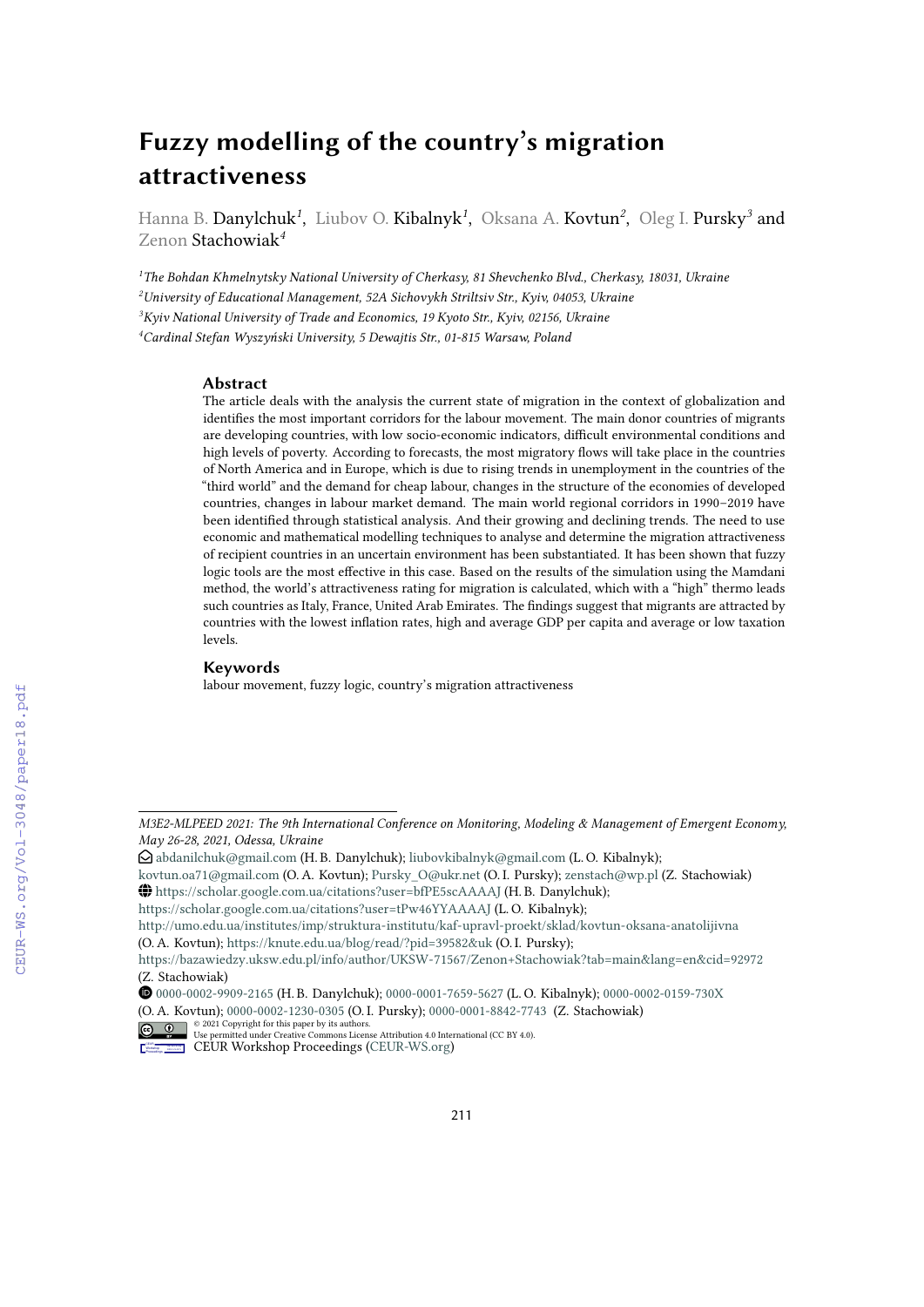### **1. Introduction**

Since the 19th century, international labour migration has been the subject of scientific research in various fields. Since the late 1980s and early 1990s, population migration as a social and economic phenomenon has become particularly relevant and global in the context of the development of integration processes which have led to a significant labour movement. Today, migration is characterized by the permanence of territorial flows and the diversity of expression forms. Changes in migration flows are mainly reflected in population growth, territorial movements and the emergence of new types of migration movements. Migration processes have a decisive impact on the socio-economic development of countries and regions as a whole.

By Massey  $[1]$  the period of post-industrial migration (since the mid-1960s) has been associated with its emergence as a global phenomenon cause of the number and diversity of donor and recipient countries dramatically increasing. Developing countries, third world countries, have intercepted the baton of dominant donors of migrants. The main flows of migrants were from industrialized countries to post-industrial ones.

The second wave of globalization (from about 1950-s to 1980-s) led to the migration movement from less developed countries (Afghanistan, Pakistan, India, Vietnam, Morocco, Egypt, Turkey, etc.) to more developed West and East countries (Europe, USA, Canada, Japan, etc.). Most migrants were low-skilled workers, employed under temporary employment programmes. In the early 1980s such Asian countries as Korea, Taiwan, Hong Kong, Singapore, Malaysia and Thailand experienced migration.

During the second and the beginning of the third wave of globalization, along with the traditional countries of immigration like the United States, Canada, and Australia, some European countries (Germany, France, etc.) began to accept migrants actively. During that period, the number of migrants in the world rose sharply. From 1970-s to 1980-s there were 82 million people migrants and, in 1980, there were 99 million people. Over the next 10 years, the number of international migrants increased by 56 million people [\[2\]](#page-12-0).

Recently, many scholars believe that the end of the twentieth and the beginning of the twentyfirst century is a phase of unprecedented international migration. However, other researchers, notably Miller and Castles [\[3\]](#page-12-1) refers to this assumption as a "myth", as the number of migrants in the world is growing, but their share in the world population does not exceed 2-3 % in the history of migration. More than a century ago, during the period of mass migration to the New World, the share of migrants in the world did not exceed 3 % of the world's population, so Hatton and Williamson [\[4\]](#page-12-2) refer to the opinion of Miller and Castles [\[3\]](#page-12-1) about false migration. It should be noted, however, that the scale of international migration in recent decades has never been greater in the history of human development.

In our view, international migration should be seen as a widespread socio-economic process with many causes and consequences, playing a significant role in the economic, inter-ethnic and demographic changes in the development of communities and society as a whole. It have a projection in the social, political and cultural life.

Considering the relationship between socio-economic and migration processes, it is necessary to take into account the theory of factors that are the causes of "repulsion" or "attraction". The theory of factors of "attraction – repulsion" was developed by Ravenstein [\[5\]](#page-12-3), who formulated the "Laws of migration" on the basis of census data in England and Wales at 19th century.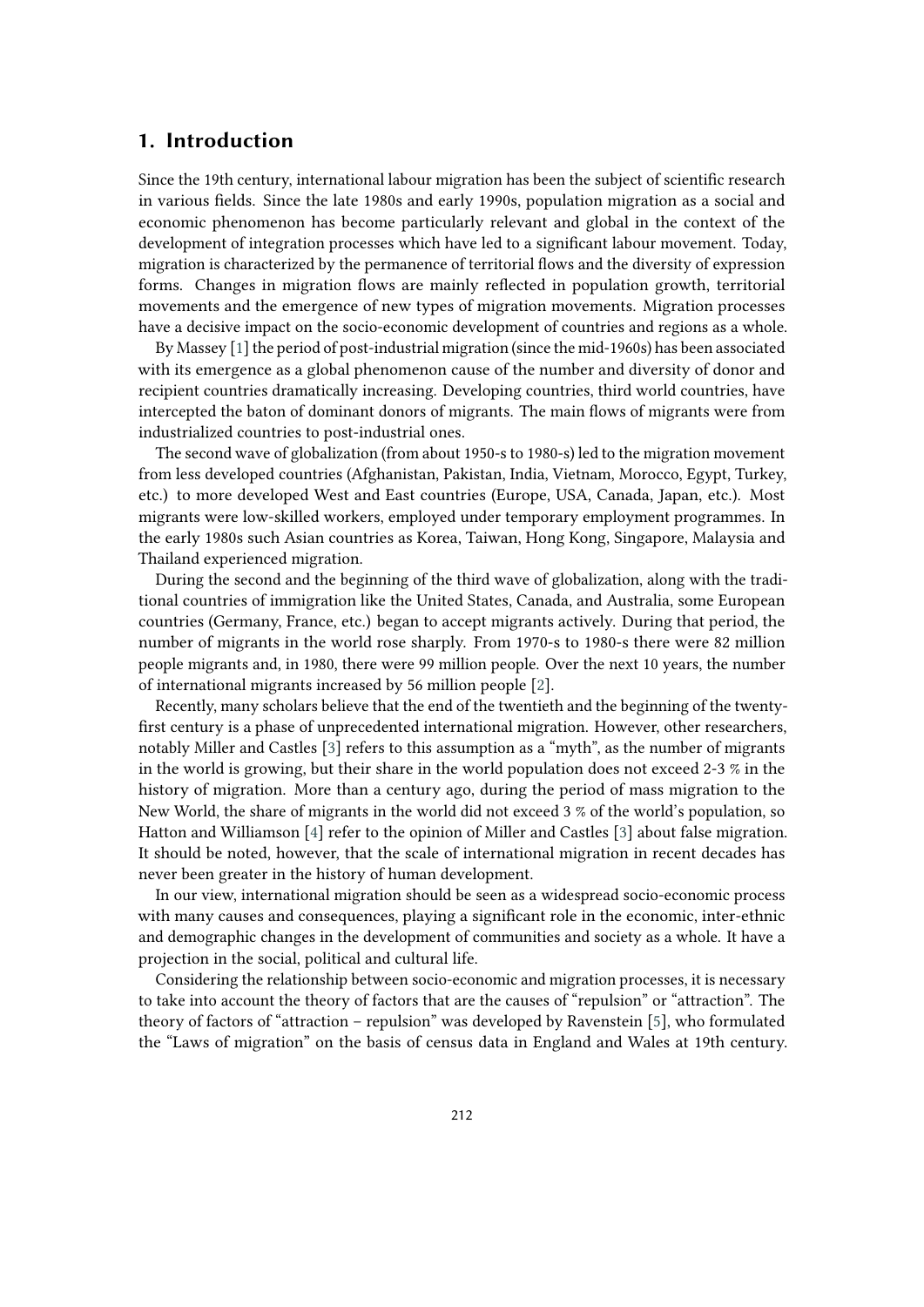Ravenstein [\[5\]](#page-12-3) concluded that migration can be explained by factors of "attraction – repulsion" and unfavourable conditions in one region (strict legislation, excessive taxes, etc.), "displace" people from their residence place as well as favorable conditions created in other regions, which "attract" them.

Ravenstein [\[5\]](#page-12-3) divided all the factors of migration into internal (push factors) and external (pull factors), which can be divided into five groups, namely: economic, social, cultural, political and environmental. Among the economic factors, it is worth mentioning, first of all, the level of wages, the quality of life, the level of unemployment, the stability of economic development and the type of tax system.

The migration laws formulated by Ravenstein [\[5\]](#page-12-3) were as follows: the main reason for migration is better conditions in another locality than in the one where the person lives; the extent of migration decreases with increasing distance; migration often occurs in several stages; population migration is two-way; people's mobility is determined by their personal characteristics (gender, age, social class, etc.).

Also, the density and volume of migration flows are influenced by the structural changes that occur in social and economic systems related to the cyclicality of the economy, the technological transition and the mismatch of requests (needs) of the National Labour Market Structure for Highly Qualified Professionals [\[6\]](#page-12-4).

Consequently, the impact of migration processes on the social and economic development of certain regions, countries and their associations is beyond doubt, and scientists and public administrators need to have tools, which would make it possible to develop effective employment policies, to identify possible losses, imbalances and profits for the State from migration flows, to form social packages of support for forced migrants, to improve migration policies etc.

In view of the above, the issues of modelling and forecasting migration flows in the face of globalization challenges are of particular relevance. Considerable attention is paid to the outlined scientific problem in the research of foreign and domestic scientists. Thus, in the work of Novik [\[7\]](#page-12-5) using the simulation method, namely system dynamics, a system of causal relationships has been constructed, and the main factors influencing the decision of individuals to travel abroad have been identified. In the proposed model two feedback loops are presented, one of them reinforcing (reinforcing loop) and the other – counteracting (counteracting loop). It is the counteracting loop that allows the system after numerous iterations, occurring continuously dynamically in each period, to reach a balance.

Econometric methods and models, namely regression analysis methods, are the most commonly used in studies on migration processes at the regional and national levels. This method is the basis for forecasting and for studying the impact of various objective factors on the dynamics and volumes of migration flows. In scientific researches of Averkyna and Kudrei [\[8\]](#page-12-6), Ovchinnikova [\[9\]](#page-12-7) in constructing regression models, it has been proved that the main factors influencing migration processes are the index of average wages, GDP per capita, labour demand, employment and unemployment, Provision of social benefits, employers' need for workers to replace vacant jobs.

Ocheretin et al. [\[10\]](#page-12-8) proposed approach for modeling the business climate of countries using the taxonomy method. The resulting model can be used to increase the choice of influencing factors when modeling the attractiveness of countries for migrants.

Babenko et al. [\[11\]](#page-12-9) investigate the possibilities of applying machine learning methods to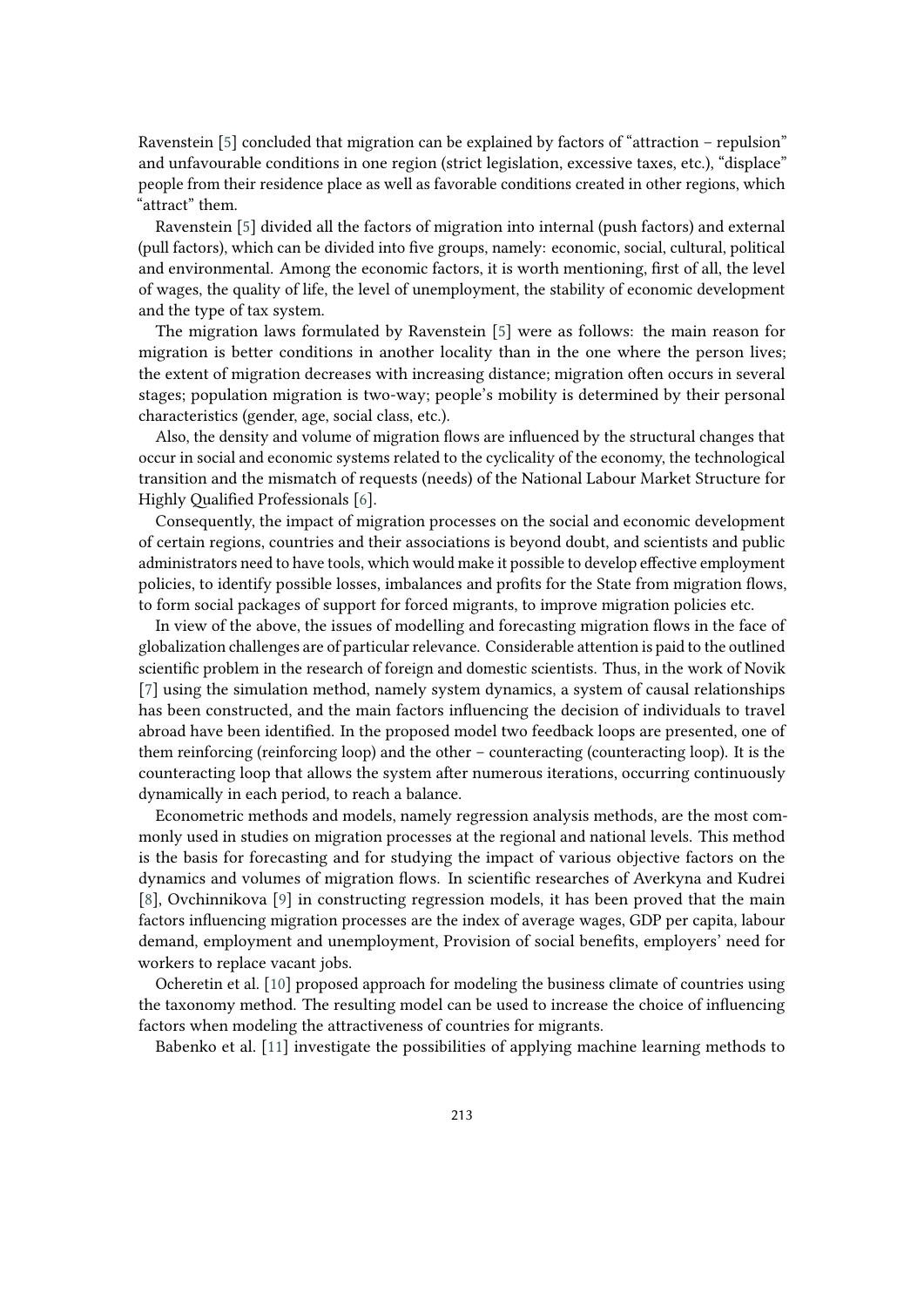modeling macroeconomic indicators which have impact on migration processes.

Also Sathler et al. [\[12\]](#page-12-10) applied the method of statistical spatial modelling, taking into account heterogeneous influences on migration flows, visualized the spatial distribution of net migration, indexes of the internal and external flows among the municipalities of the Brazilian Amazon. The authors have shown that the selected variables demonstrate spatial relationships, and spatial regression models provide more accurate estimates of the indexes by including autoregression with spatial lag.

Aksonova and Derykhovska [\[13\]](#page-12-11), Porat and Benguigui [\[14\]](#page-12-12) use a cluster analysis to study migration flows, the results of which confirm that the development of individual regions (countries) is uneven and asymmetrical in terms of the main indicators of labour migration, as well as being the basis for the search for cluster convergence directions.

Akbari [\[15\]](#page-12-13) applies web-based analysis techniques to research international migration flows when the network is seen as a set of nodes (countries) and arcs with some directions. The migration process is viewed as a socio-spatial network that has a set of nodes located in a geographical space and interconnected ribs of arcs with a certain length. This method allowed the author to identify certain patterns of international migration (asymmetric and reciprocal) and migration clusters.

Through the dynamic multi-factor model based on the assumptions of the theory of positional games, Tarasyev and Jabbar [\[16\]](#page-12-14) carried out a prediction of the migration behaviour of the individual depending on the economic situation. The impact of migration on the socio-economic development of the recipient country through the Cobb-Douglas production function is also assessed.

Using the agent modelling methodology, Kniveton et al. [\[17\]](#page-12-15) proved that it is a reliable method of modelling autonomous human behaviour in migration decisions, taking into account not only socio-economic influences but also environmental ones.

It is also suggested that agent models should be applied in situations where human behaviour needs to be investigated in conflict situations affecting migration decisions – internally displaced persons, refugees, undocumented migrants [\[18\]](#page-13-0). This concept makes it possible to construct adequate models of the movement of forced migrants and to forecast their likely places of residence, which will enable the public authorities of the State to deal effectively and in a timely manner with the problems of housing and social guarantees, employment and so on.

Using the structural vector autoregression and the estimated model of the dynamic stochastic general equilibrium (DSGE) of a small open economy, Smith and Thoenissen [\[19\]](#page-13-1) conclude that migration shocks have a significant impact on the volatility of GDP per capita, to replace investment income per capita as well as investment housing and housing.

In summary, contemporary globalization processes have led to the emergence of a new pattern of historical migratory movements and flows, which has led to the emergence of new mega trends. Therefore, traditional methods of analysis and modelling do not always allow for an adequate assessment and forecasting of these processes, hence the need to apply fuzzy logic methodology, that would allow ranking countries according to their migration attractiveness in an uncertain environment [\[20\]](#page-13-2).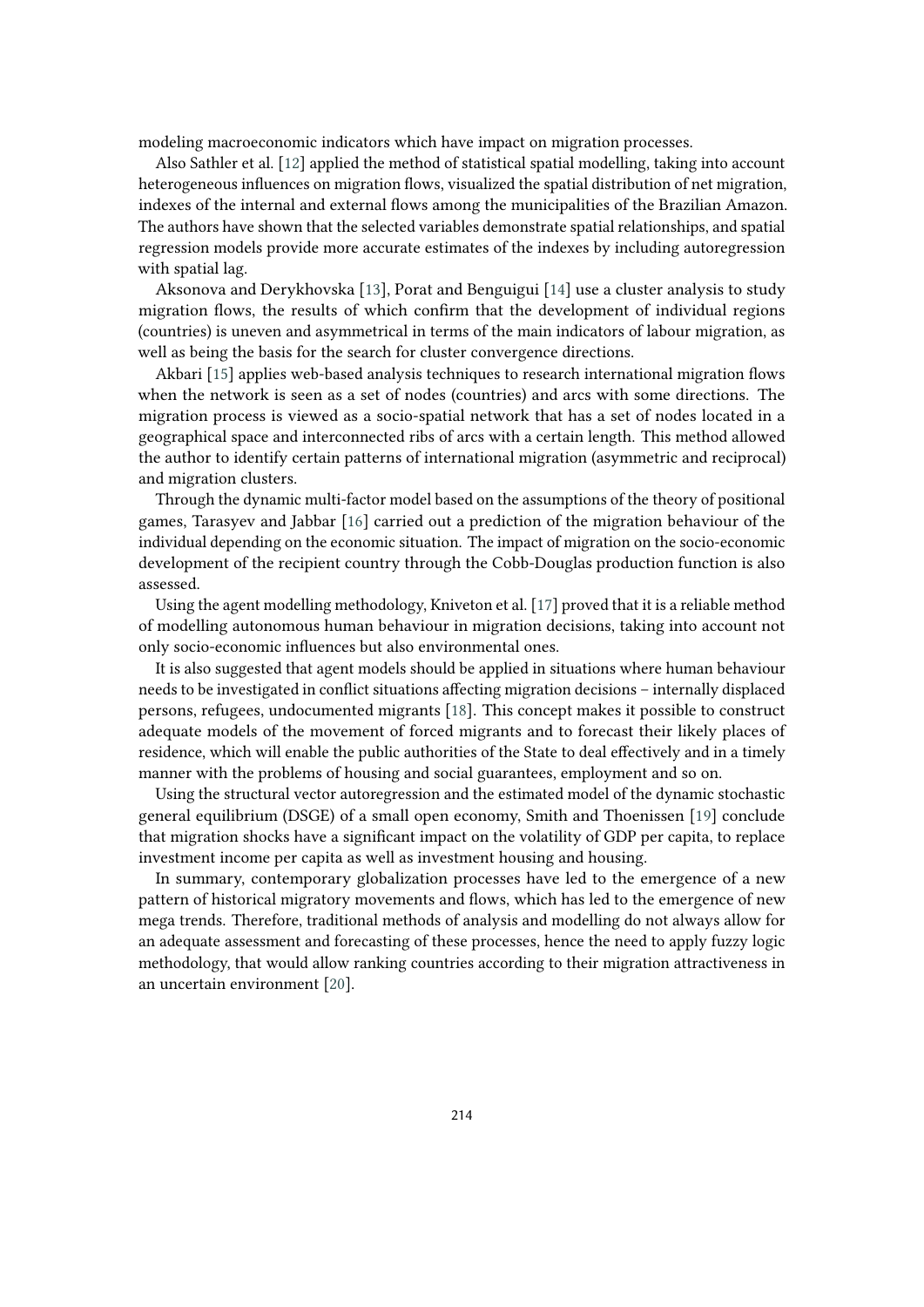### **2. Research methods**

As noted above, it is useful to use a fuzzy inference engine in the form of a fuzzy set, which corresponds to the current values of the input variables, using fuzzy knowledge base and fuzzy operations, to assess migration processes. Fuzzy sets theory is used specifically to solve problems in which the input data is unreliable and poorly formalised. Currently, fuzzy logic is used in the construction of neural networks, genetic algorithms, and the design of fuzzy systems. Fuzzy logic provides effective means of representation of uncertainty and inaccuracies of the real world, and the presence of mathematical means of representation of uncertainty of input information makes it possible to construct models corresponding to realities [\[21\]](#page-13-3).

The foundations of the fuzzy sets theory of and fuzzy logic were laid in the 1960s by Zadeh [\[22\]](#page-13-4). Thanks to this research a new scientific branch has appeared, which received the name "fuzzy logic". His work laid the foundations for the approximate human reasoning modeling and gave impetus to the development of a new mathematical theory. L. Zadeh introduced the term "fuzzy set", suggesting that the ownership function can accept any value within [0; 1] not just the values of 0 or 1. Also, a series of operations on fuzzy sets has been defined and a generalization of known methods of logical inference has been proposed by introducing the notion of a linguistic variable.

A fuzzy inference engine used in expert and knowledge-based management systems, established subject matter experts or learning neural networks. In turn, the training set of networks is based on experimental data as a set of fuzzy predicate rules of the form:

Rule 1: if  $x \in A_1$ , than  $y \in B_1$ ,

Rule 2: if  $x \in A_2$ , than  $y \in B_2$ ,

Rule *N*: if  $x \in A_n$ , than  $y \in B_n$ ,

…

where  $x$  – input variable,  $y$  – output variable, A and B – membership functions defined accordingly  $x$  and  $y$ .

Expert  $A \rightarrow B$  knowledge, reflecting the unclear causal relationship between input and output, is called fuzzy connections *:* 

$$
R = A \to B,\tag{1}
$$

where " $\rightarrow$ " is called fuzzy implication.

The relation R can be seen as a fuzzy subset of a direct product  $X \times Y$  of a complete set of assumptions  $X$  and inferences  $Y$ . Thus, the process of obtaining a fuzzy output  $B'$  with observation A' and knowledge A B represented as follows:

$$
B' = A' \cdot R = A' \cdot (A \to B),\tag{2}
$$

where " $\cdot$ " – convolution operation [\[23\]](#page-13-5).

Fuzzy inference algorithms differ in the type of rules, logical operations, and dephasation methods. The most common modifications to the fuzzy inference algorithm are the Mamdani and Sugeno algorithms. The main difference between the two is the way the values of the output variable in the rules are specified, and the knowledge base. In Mamdani-type systems, the values of the input variables are given by fuzzy terms, in Sugeno-type systems it is as a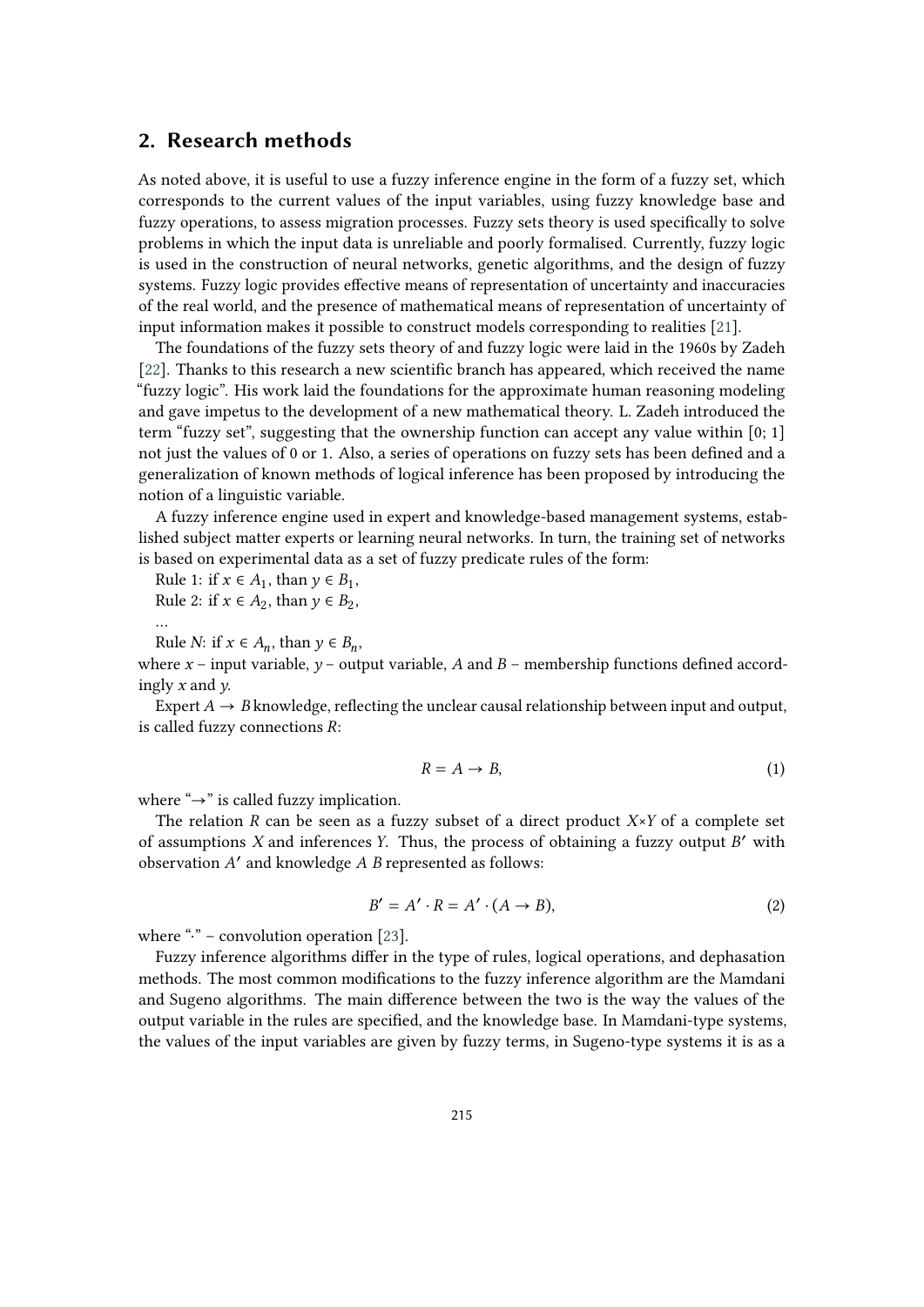linear combination of the input variables. For tasks where identification is more important, it is useful to use Sugeno algorithm, and for tasks where explanation and justification are more important, Mamdani algorithm will have the advantage.

Mamdani [\[24\]](#page-13-6) algorithm was one of the first to be used in fuzzy output systems. Formally, Mamdani algorithm can be defined as follows.

Let the knowledge base contain only two fuzzy rules of the kind:

Rule 1: if  $x \in A_1$  and  $y \in B_1$ , than  $z \in C_1$ ,

Rule 2: if  $x \in A_2$  and  $y \in B_2$ , than  $z \in C_2$ ,

where x, y – names of the input variables, z – name of the output variable,  $A_1$ ,  $A_2$ ,  $B_1$ ,  $B_2$ ,  $C_1$ ,  $C_2$  – some fuzzy sets, assigned by membership functions  $\mu_{A_1}(x)$ ,  $\mu_{A_2}(x)$ ,  $\mu_{B_1}(y)$ ,  $\mu_{B_2}(y)$ ,  $\mu_{C_1}(z)$ ,  $\mu_{C_2}(z)$ , the precise value of  $z_0$  should be determined on the basis of the information given and the clear values  $x_0$ ,  $y_0$ .

The operation of implication of fuzzy sets consists of the following four steps:

- 1. *Fuzziness*: The degrees  $\mu_{A_1}(x_0)$ ,  $\mu_{A_2}(x_0)$ ,  $\mu_{B_1}(y_0)$ ,  $\mu_{B_2}(y_0)$  of each premise of each rule. The ownership functions defined on the input variables apply to their actual values to determine the degree of truth of each premise of each rule.
- 2. *Fuzzy inference*: there are "cut" level for the assumptions of each of the rules (using min operation). The calculated meaning of truth for the assumptions of each rule applies to the conclusions of each rule. This results force one fuzzy subset that will be assigned to each output variable for each rule.

$$
\alpha_1 = \mu_{A_1}(x_0) \cap \mu_{B_1}(y_0), \alpha_2 = \mu_{A_2}(x_0) \cap \mu_{B_2}(y_0), \tag{3}
$$

where "∩" is the operation of the logical minimum ( $min$ ). Then there are "cut" membership functions:

$$
\mu'_{C_1}(z) = (\alpha_1 \cap \mu_{C_1}(z)), \mu'_{C_2}(z) = (\alpha_2 \cap \mu_{C_2}(z)).
$$
\n(4)

3. *Composition*: using the maximum transaction (*max*, designated as "∪") to find the found cut functions. Result is the resulting fuzzy subset for the output variable with the membership function:

$$
\mu_{\epsilon}(x) = \mu_{C}(z) = \mu'_{C_1}(z) \cup \mu'_{C_2}(z) \tag{5}
$$

4. *Clarity* (to find  $z_0$ ) by centroid method:

$$
y = z_0 = \frac{\alpha_1 z_1^* + \alpha_2 z_2^*}{\alpha_1 + \alpha_2} \tag{6}
$$

where " $\omega$ " – function domain of  $\mu_{\Sigma}(x)$  [\[23\]](#page-13-5).

### **3. Results and discussions**

The United Nations estimates the number of international migrants in 2019. It has reached 272 million people. Consider the structure and trends of global labour migration processes from 1990 to 2019 (table [1\)](#page-6-0), using the geographical topic [\[25\]](#page-13-7). In 2019, more than half of all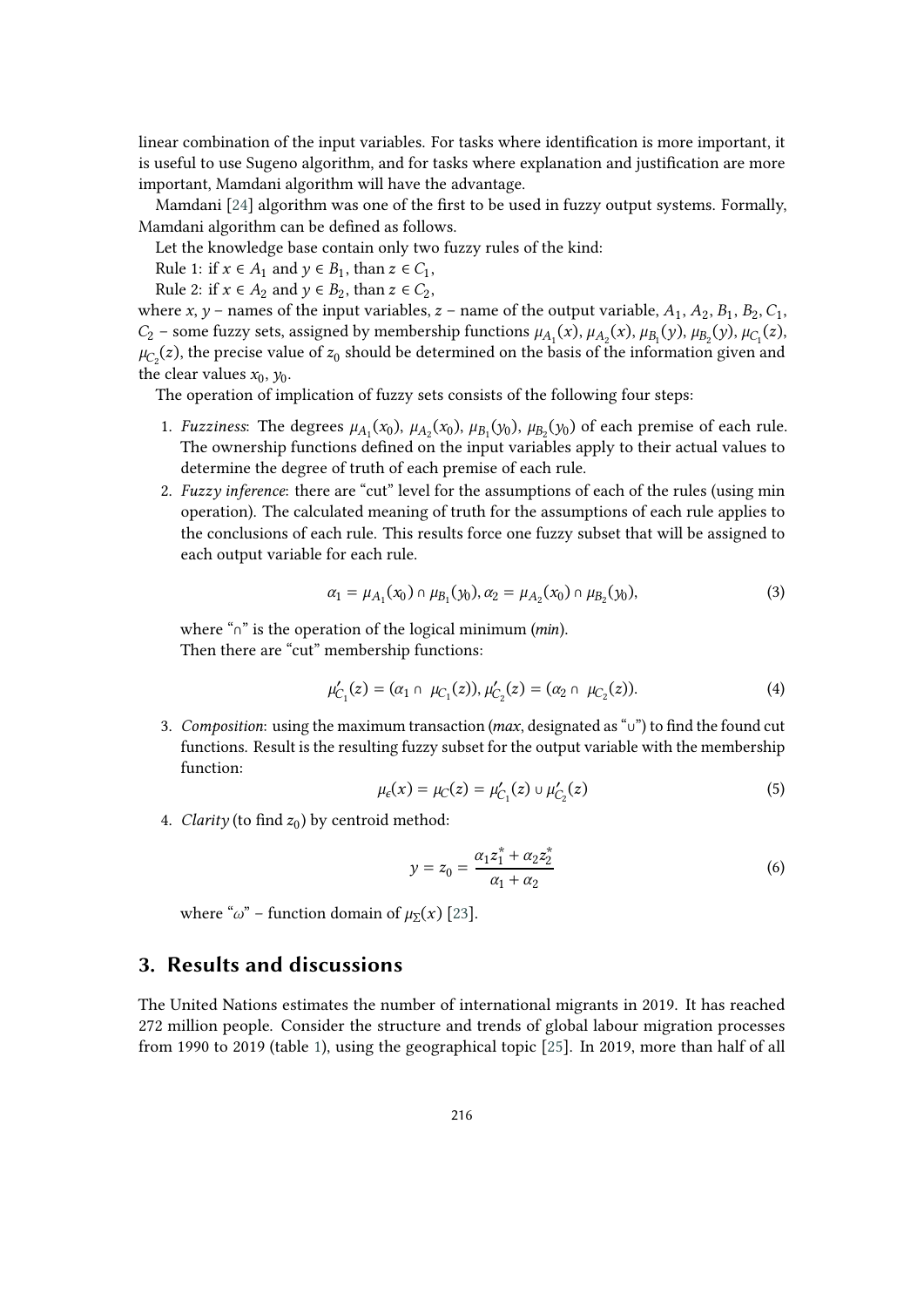international migrants lived in North America (82.3 million people) and Europe (59 million people). North Africa and West Asia ranks third with the largest number of international migrants (49 million people), Sub-Saharan Africa (24 million people), Central and South Asia (20 million people), and East and South-East Asia (18 million people). Latin America and the Caribbean (12 million people) and Oceania (9 million people) recorded low numbers of international migrants. Through the indexes of the average absolute increase we generated the forecast for 2025 and 2030 (table [1\)](#page-6-0).

#### Years Countries **North** Africa and West Asia South Central and Africa South Asia East and Southeast Oceania Asia Latin America and the Caribbean Europe North America 1990 4.73 7.16 6.84 26.17 13.29 17.61 27.61 49.61 1995 5.02 6.69 8.34 21.25 14.28 18.91 33.34 53.49 2000 5.36 6.57 10.51 20.47 13.15 20.32 40.35 56.86 2005 6.02 7.22 12.95 18.96 14.22 23.28 45.36 63.59 2010 7.13 8.26 15.75 19.58 15.86 32.56 50.97 70.68 2015 8.07 9.44 17.87 19.44 21.34 42.05 55.63 75.01 2020 8.93 11.67 18.30 19.63 23.57 48.59 58.65 82.30 2025 (Forecast) 9.63 12.42 20.21 18.54 25.28 53.75 63.82 87.75 2030 (Forecast) 10.33 13.17 22.12 17.45 26.99 58.91 68.99 93.20

### **Table 1**

<span id="page-6-0"></span>Labour migration by geography, 1990-2019, mil. people and forecast for 2025, 2030 [\[25\]](#page-13-7)

There is an upward trend in international labour migration in North America, Europe, Latin America, Oceania, Central and South Asia and South and North Africa, and a downward trend only in East and South-East Asia.

The 10 largest regional migration corridors in 2019. Presented in table [2,](#page-6-1) five of which represent nearly half of the world's migration flows (124 million people).

#### **Table 2**

<span id="page-6-1"></span>Largest regional labour migration corridors in the world in 2019, mil. people [\[25\]](#page-13-7)

| Nº            | Contributing countries groups   | Recipient countries groups      | Number of migrants |
|---------------|---------------------------------|---------------------------------|--------------------|
| $\mathbf{1}$  | Europe                          | Europe                          | 41.86              |
| $\mathcal{P}$ | Latin America and the Caribbean | South America                   | 26.58              |
| 3             | North Africa and West Asia      | North Africa and West Asia      | 18.93              |
| 4             | Central and South Asia          | North Africa and West Asia      | 18.52              |
| 5             | South Africa                    | South Africa                    | 18.31              |
| 6             | East and Southeast Asia         | East and Southeast Asia         | 14.32              |
| 7             | North Africa and West Asia      | Europe                          | 13.05              |
| 8             | Central and South Asia          | Europe                          | 11.20              |
| 9             | East and Southeast Asia         | North America                   | 10.24              |
| 10            | Latin America and the Caribbean | Latin America and the Caribbean | 8.24               |

The "Europe to Europe" direction, which has 4.19 million people international migrants, is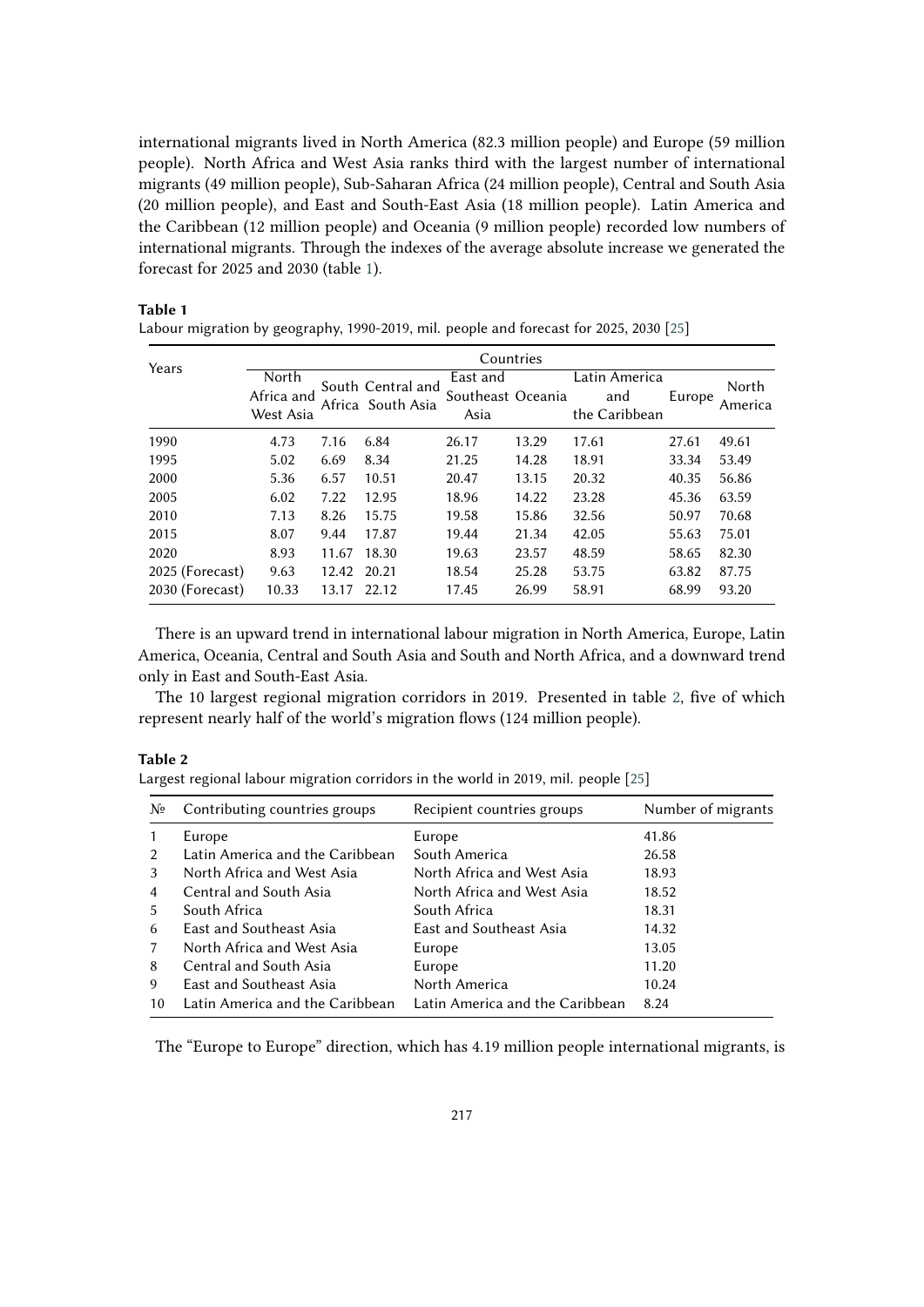the largest regional migration corridor in the world. A large proportion of these migrants have moved between European Union countries. In 2010–2019, it increased by more than 5 million people international migrants, compared to 2000–2010, with an average annual increase of more than 0.5 million people.

The direction "Latin America and the Caribbean to North America" is the second largest regional migration corridor in 2019 (26.6 million people people). During the period 1990–2000, in this direction the number of migrants increased by 0.9 million people per year, but the growth slowed between 2000–2010 and 2010–2019 (0.5 and 0.3 million people per year, respectively).

The next three largest regional migration directions were almost the same in 2019 (18-19 million people international migrants). The number of international migrants inside the corridor "North Africa and West Asia" increased by 7.3 million people in 2010–2019, while the corridor "Central and South Asia to North Africa and West Asia" increased by 5.4 million people.

While international migration is a global phenomenon, only 20 countries received two thirds of all international migrants in 2019. Almost half of all international migrants live in 10 countries only. The largest number of migrants is in the United States of America, with 51 million people migrants, or about 19% of the world's total number of migrants admitted in 2019. The most attractive countries for migration in 2019 were Germany (13.1 million people) and Saudi Arabia (13.1 million people), the Russian Federation (12 million people) and the United Kingdom (10 million people). Of the 20 most attractive countries for migration, seven are in Europe, four – in North Africa and Western Asia, three – in Central and South Asia, two – in East and South-East Asia and North America, and one each in Oceania and Sub-Saharan Africa.

Between 1990 and 2019, the United States recorded the largest absolute increase in international migrants (27.4 million people). The countries with the largest increases were Saudi Arabia (8.1 million people per year), the United Arab Emirates (7.3 million people per year), Germany (7.2 million people per year) and the United Kingdom (5.9 million people per year).

In 2019 one third of all international migrants come from only 10 countries. In 2019 India has become the leading country of the international migrants origin (17.5 million people). The second largest migrants contributor was Mexico (11.8 million people), followed by China (10.7 million people), the Russian Federation (10.5 million people) and the Syrian Arab Republic (8.2 million people).

Thus, based on data on the volume and intensity of migration processes, it can be concluded that different regions and countries have different attractions for migrants.

The level of the migration attractiveness of countries was determined through the Mamdani fuzzy inference.

The fuzzy inference simulation process was conducted in the Matlab environment using the Fuzzy Logic Toolbox. To construct the Mamdani fuzzy inference system, four input and one output (linguistic) variables in the fuzzy inference system were specified: GDP (gross domestic product per capita), IR (inflation rate), UR (unemployment rate), PIT (personal income tax) and EMA (Evaluation of migration attractiveness) (figure [1\)](#page-8-0). These variables were selected from correlation and regression analysis as relevant to the migration attractiveness of countries.

The phasing of the introduced linguistic variables and the definition of their terms have been carried out. The parameters of the membership functions for these term sets are shown in table [3](#page-10-0) and the structure of the functions are shown in figure [2.](#page-9-0)

Based on the rules, a decision-making mechanism is created, predicts the value of the perfor-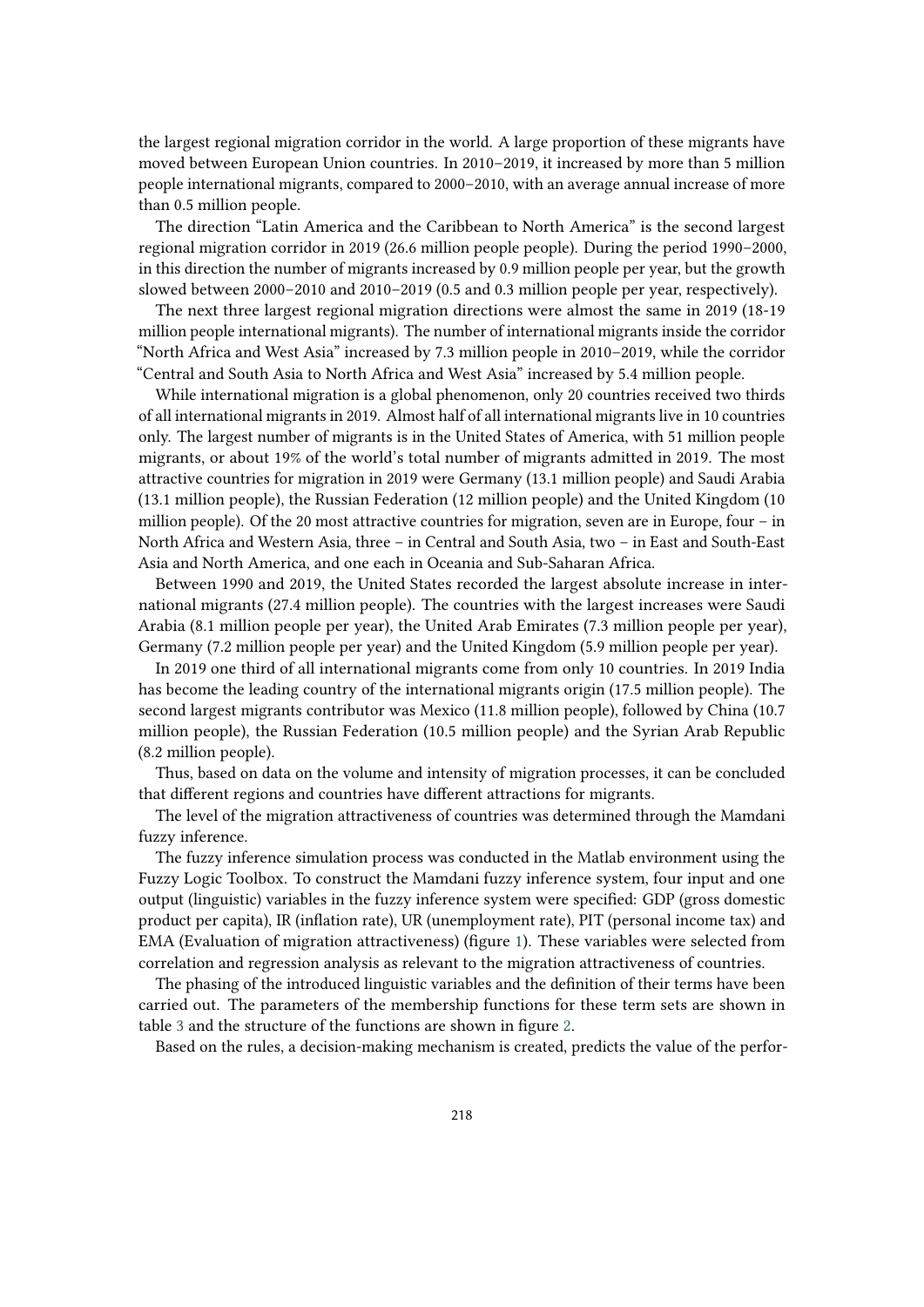

<span id="page-8-0"></span>**Figure 1:** Structure of the model of the evaluation the labour migration attractiveness of countries in 2019 through the Fuzzy Logic Toolbox.

mance variable. The peculiarity of this model is its flexibility, it can be filled with other rules, its content and quantity adjusted.

On the basis of the input variables statistics an evaluating of migration attractiveness was calculated. Figure [3](#page-11-1) illustrates Mamdani fuzzy inference with the example of France. The results of the evaluation of migration attractiveness of selected countries are presented in tabl[e4.](#page-10-1)

The analysis of the recipient countries rating allows to draw conclusions that none of the studied countries has received the score «ultrahigh». Italy, France and the United Arab Emirates are among the top three most attractive countries with a «high» term. The middle-level attraction cluster is Saudi Arabia, the UK, Canada, the US, and Australia. Russia has the lowest rating. The results are largely consistent with the statistical analysis, but allow for a clearer definition of a country's ranking. It should be noted that the proposed fuzzy model for the evaluating the migration attractiveness of recipient countries can be further developed and refined by introducing additional input variables.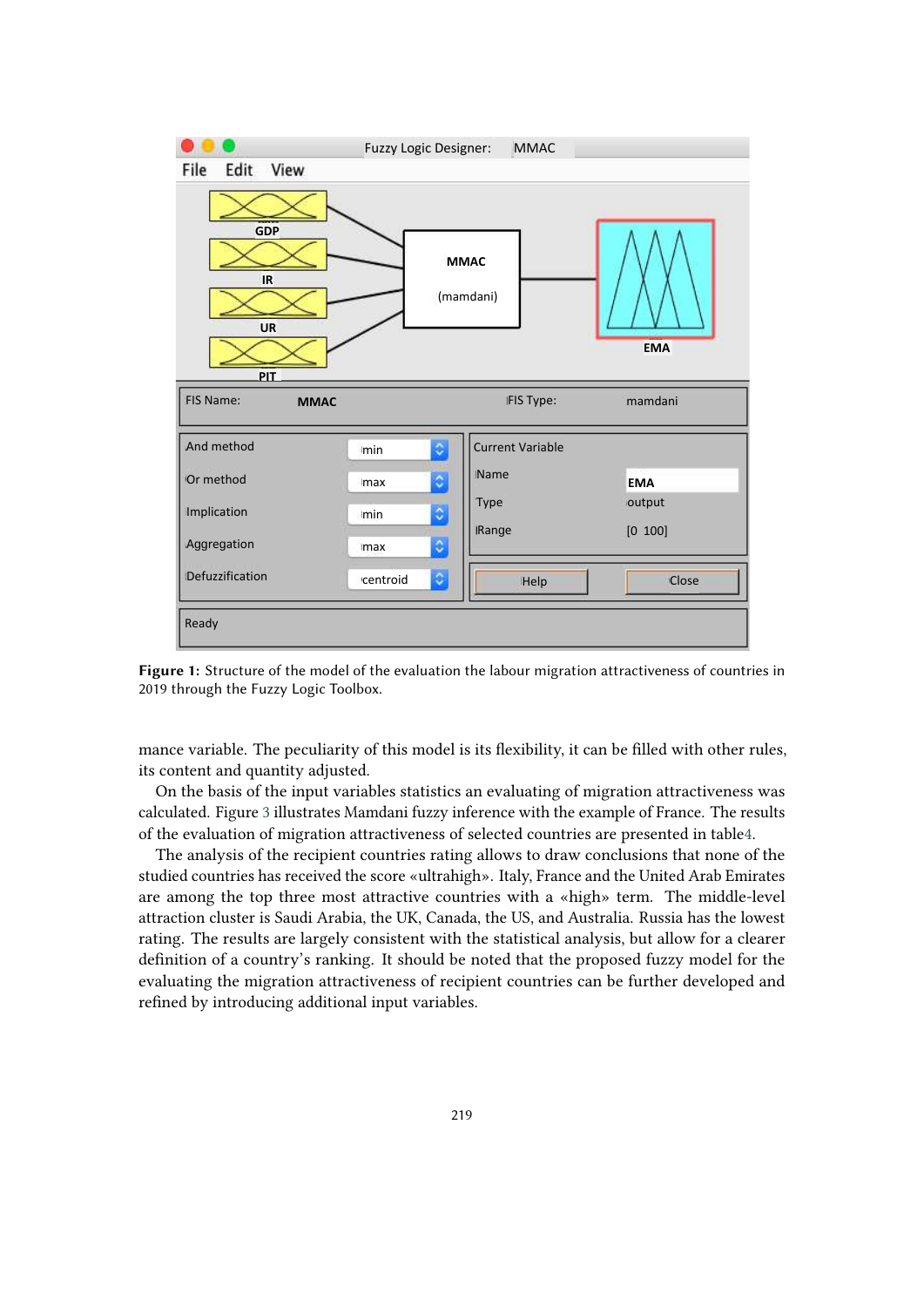





<span id="page-9-0"></span>**Figure 2:** Membership function graphs for input (a, b, c, d) and output (e) linguistic variables.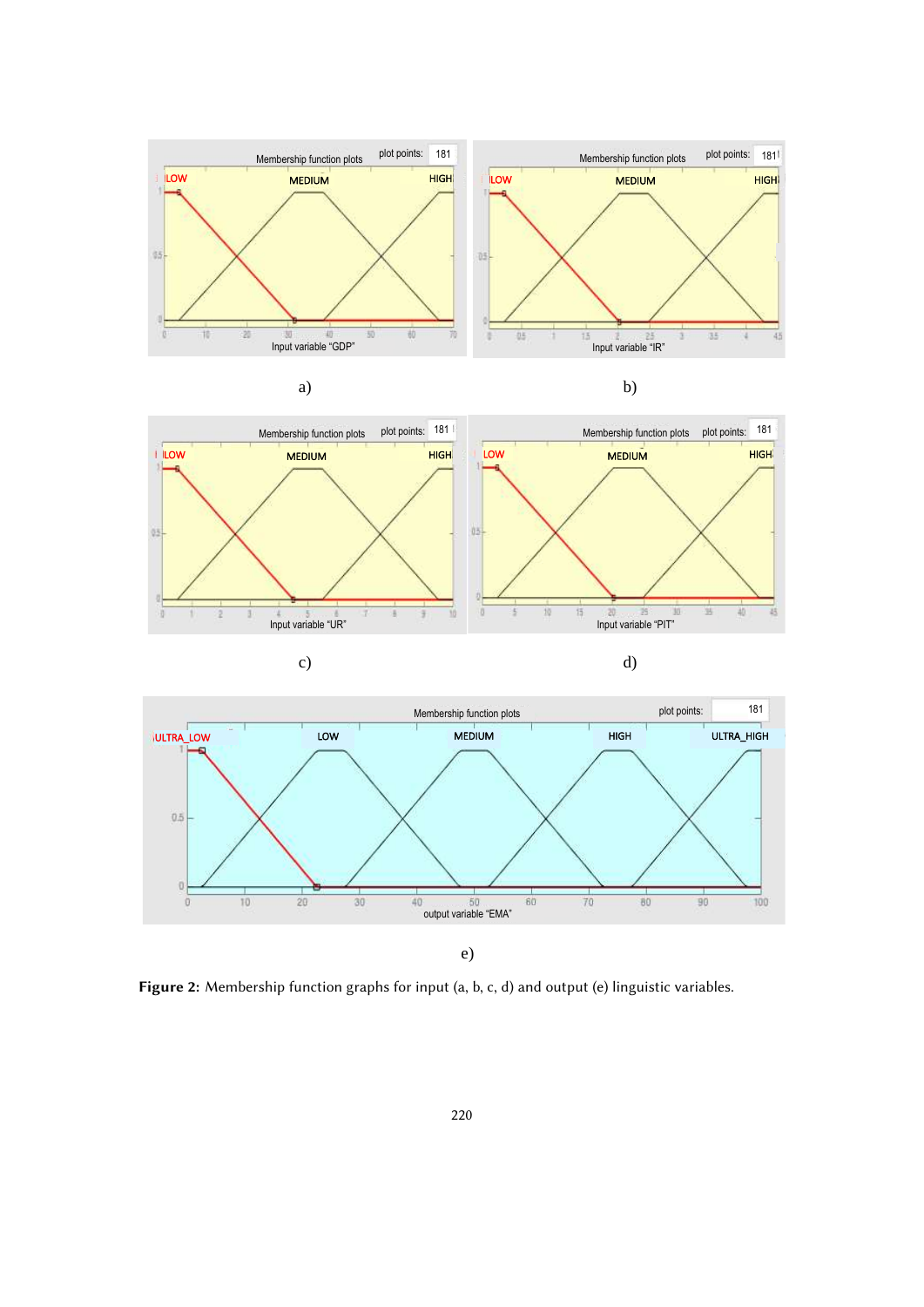### **Table 3**

|                              | Linguistic variable Evaluating interval Term |           | Evaluating rate |  |
|------------------------------|----------------------------------------------|-----------|-----------------|--|
|                              |                                              | low       | $0 - 23.3$      |  |
| GDP (thousand $\sin$ [0; 70] |                                              | medium    | $23.3 - 46.6$   |  |
|                              |                                              | high      | $46.6 - 70$     |  |
|                              |                                              | low       | $0 - 1.5$       |  |
| IR $(\%)$                    | [0; 4.5]                                     | medium    | $1.5 - 3$       |  |
|                              |                                              | high      | $4 - 4.5$       |  |
|                              |                                              | low       | $0 - 3.3$       |  |
| UR $(\%)$                    | [0; 10]                                      | medium    | $3.3 - 6.6$     |  |
|                              |                                              | high      | $6.6 - 10$      |  |
|                              |                                              | low       | $0 - 15$        |  |
| $PIT (\%)$                   | [0; 45]                                      | medium    | $15 - 30$       |  |
|                              |                                              | high      | $30 - 45$       |  |
|                              |                                              | ultralow  | $0 - 20$        |  |
|                              |                                              | low       | $20 - 40$       |  |
| EMA                          | [0; 100]                                     | medium    | $40 - 60$       |  |
|                              |                                              | high      | $60 - 80$       |  |
|                              |                                              | ultrahigh | $80 - 100$      |  |

<span id="page-10-0"></span>Attributes of the attribution model of the evaluation the labour migration attractiveness of countries in 2019

#### **Table 4**

<span id="page-10-1"></span>Rating of recipient countries' attractiveness to international labour migration, 2019 [\[25,](#page-13-7) [26,](#page-13-8) [27,](#page-13-9) [28,](#page-13-10) [29\]](#page-13-11)

|                      | Input variables              |     |         |          | Output variable | Rank |
|----------------------|------------------------------|-----|---------|----------|-----------------|------|
| Country              | GDP, thousand $\$\$ IR, $\%$ |     | UR, $%$ | PIT. $%$ | EMA             |      |
| Italy                | 44.20                        | 0.6 | 9.8     | 43       | 68.9            |      |
| France               | 49.44                        | 1.1 | 8.3     | 45       | 62.8            | 2    |
| United Arab Emirates | 69.90                        | 1.9 | 2.4     | $\theta$ | 60.3            | 3    |
| Saudi Arabia         | 48.91                        | 2.1 | 5.9     | $\theta$ | 58.3            | 4    |
| Great Britain        | 48.71                        | 1.7 | 4.1     | 45       | 56.3            | 5    |
| Canada               | 51.34                        | 1.9 | 5.4     | 33       | 52.9            | 6    |
| <b>USA</b>           | 65.12                        | 1.8 | 3.9     | 37       | 52.5            |      |
| Germany              | 56.05                        | 1.4 | 3       | 45       | 51.1            | 8    |
| Australia            | 53.32                        | 1.6 | 5.3     | 45       | 50              | 9    |
| Russia               | 29.18                        | 4.5 | 4.4     | 13       | 46.6            | 10   |

### **4. Conclusion**

Thus, using the Mamdani fuzzy inference method, a system has been developed that allows to make a decision on the selection of the optimal country for labour migration based on the analysis of the most popular recipient countries in 2019. The parameters of the Mamdani model are interpreted quite easily, and the use of fuzzy logic makes it possible to model economic problems effectively in order to analyse the economic indicators of the migration attractiveness of countries. As a result of the implementation of this model, recipient countries are ranked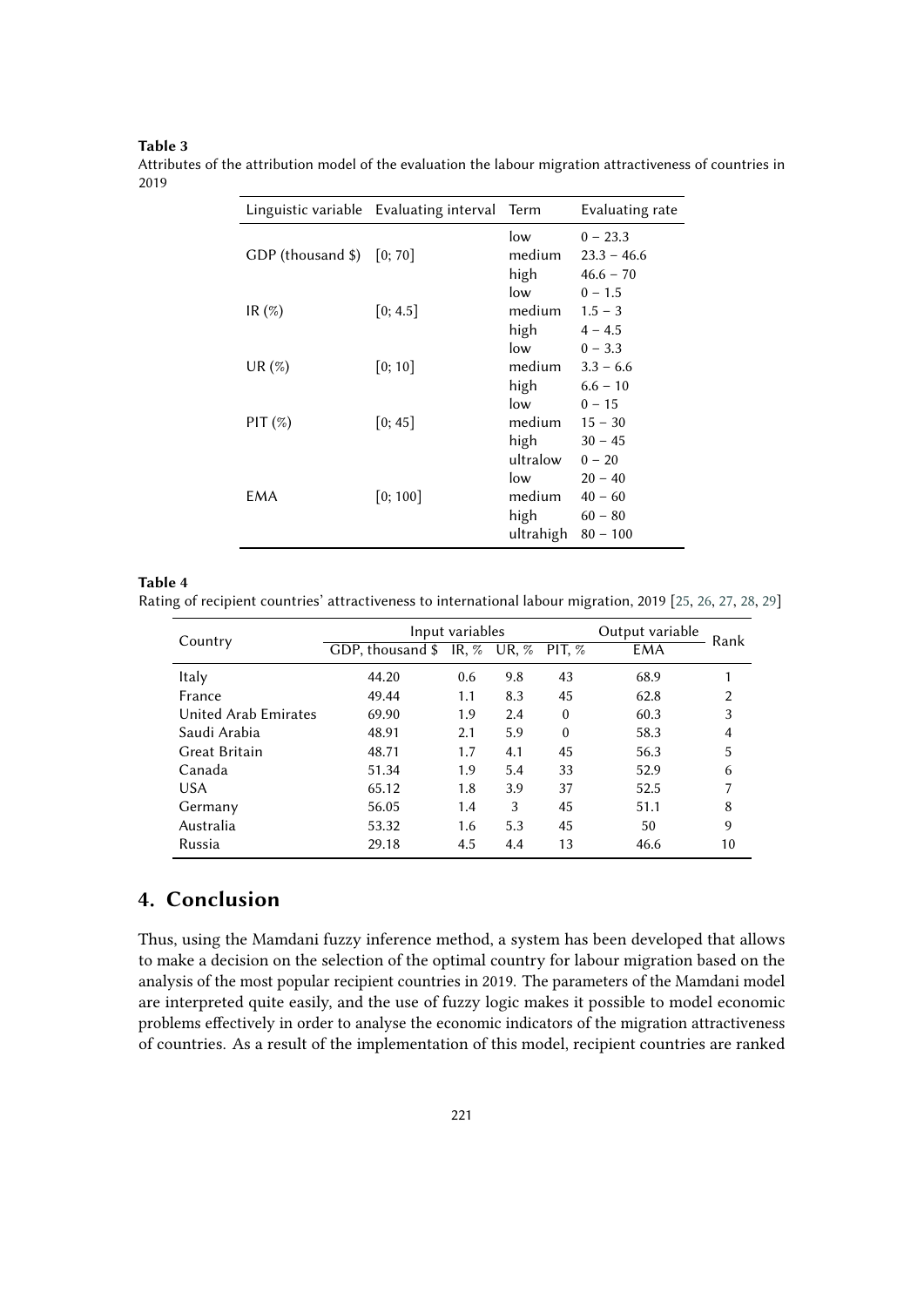

**Figure 3:** Implementation of Mamdani fuzzy inference using Fuzzy Logic Toolbox of Matlab package.

<span id="page-11-1"></span>as being the most attractive for migrant employees. Such countries as Italy, France and the United Arab Emirates, which have medium and high levels of per capita GDP, low inflation, and a "loyal" level of tax, were in the first three positions.

The model could be improved to reflect global trends in 2020 and the impact of the pandemic on global migration flows.

## **References**

<span id="page-11-0"></span>[1] D. S. Massey, Patterns and processes of international migration in the 21st century, in: Conference on African Migration in Comparative Perspective, Johannesburg, South Africa,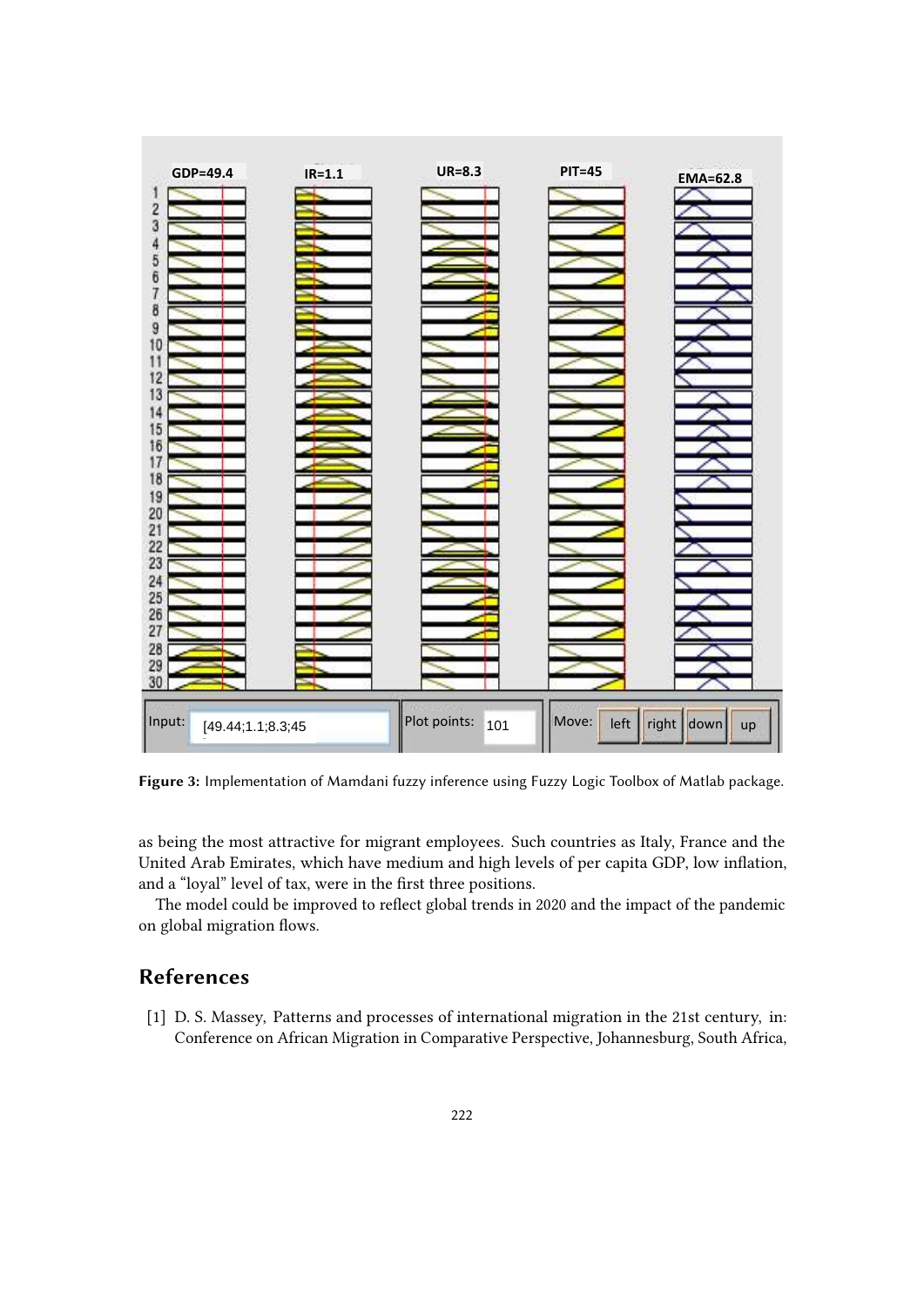4-7 June, 2003, 2003. URL: [http://citeseerx.ist.psu.edu/viewdoc/download?doi=10.1.1.473.](http://citeseerx.ist.psu.edu/viewdoc/download?doi=10.1.1.473.925&rep=rep1&type=pdf) [925&rep=rep1&type=pdf.](http://citeseerx.ist.psu.edu/viewdoc/download?doi=10.1.1.473.925&rep=rep1&type=pdf)

- <span id="page-12-0"></span>[2] E. Scherbakova, In 2005, the number of migrants in the world was approaching 191 million people, Demoskop Weekly (2006).
- <span id="page-12-1"></span>[3] M. J. Miller, S. Castles, The age of migration: International population movements in the modern world, Palgrave Macmillan Basingstoke, Hampshire, 2009.
- <span id="page-12-2"></span>[4] T. J. Hatton, J. G. Williamson, What fundamentals drive world migration?, NBER Working Paper (2002).
- <span id="page-12-3"></span>[5] E. G. Ravenstein, The laws of migration, Journal of the Royal Statistical Society 52 (1889) 241–305. doi:[10.2307/2979333](http://dx.doi.org/10.2307/2979333).
- <span id="page-12-4"></span>[6] L. Serhieieva, O. Kovtun, A. Opalenko, O. Ivanylova, Structural shifts in the system of higher education of ukraine in the realm of the specialists supply for the national economy, International Journal of Industrial Engineering & Production Research 31 (2020) 625–636.
- <span id="page-12-5"></span>[7] A. Novik, The use of imitation modeling for the research of migration flows, Ekonomika ta derzhava 4 (2019) 119–122. doi:[10.32702/2306- 6806.2019.4.119](http://dx.doi.org/10.32702/2306-6806.2019.4.119).
- <span id="page-12-6"></span>[8] M. Averkyna, A. Kudrei, Assessing the impact of socio-economic indicators on the migration processes of the Polissya economic region, Pryazovskyi ekonomichnyi visnyk 1 (2020). doi:[10.32840/2522- 4263/2020- 1- 55](http://dx.doi.org/10.32840/2522-4263/2020-1-55).
- <span id="page-12-7"></span>[9] O. Ovchinnikova, Models of regional migration of the population, Intelekt XXI 4 (2017) 27–32. URL: [http://www.intellect21.nuft.org.ua/journal/2017/2017\\_4/4.pdf.](http://www.intellect21.nuft.org.ua/journal/2017/2017_4/4.pdf)
- <span id="page-12-8"></span>[10] D. Ocheretin, V. Los, H. Kucherova, O. Bilska, An alternative approach to modeling the country's business climate in conditions of limited information, E3S Web of Conferences 166 (2020) 13024. doi:[10.1051/e3sconf/202016613024](http://dx.doi.org/10.1051/e3sconf/202016613024).
- <span id="page-12-9"></span>[11] V. Babenko, A. Panchyshyn, L. Zomchak, M. Nehrey, Z. Artym-Drohomyretska, T. Lahotskyi, Classical machine learning methods in economics research: Macro and micro level example, WSEAS Transactions on Business and Economics 18 (2021) 209–217. doi:[10.37394/23207.2021.18.22](http://dx.doi.org/10.37394/23207.2021.18.22).
- <span id="page-12-10"></span>[12] D. Sathler, S. Adamo, E. E. Lima, D. Macedo, A. de Sherbinin, P. Kim-Blanco, Assessing the regional context of migration in the Brazilian Amazon through spatial regression modeling, Applied Geography 109 (2019). doi:[10.1016/j.apgeog.2019.102042](http://dx.doi.org/10.1016/j.apgeog.2019.102042).
- <span id="page-12-11"></span>[13] I. Aksonova, V. Derykhovska, Labor migration processes in Ukraine: analysis and modeling of trends, in: M. Goldenblatt (Ed.), State management and administration, service sector, economy and international relations as the driving force of economic growth states of the XXI century, 1st. ed., European science platform, Vinnytsia, 2020, pp. 62–79. doi:[10.](http://dx.doi.org/10.36074/paaaseeirdfegcc.ed-1.04) [36074/paaaseeirdfegcc.ed- 1.04](http://dx.doi.org/10.36074/paaaseeirdfegcc.ed-1.04).
- <span id="page-12-12"></span>[14] I. Porat, L. Benguigui, Global migration topology analysis and modeling of directed flow network 2006–2010, Physica A: Statistical Mechanics and its Applications 561 (2021) 125210. doi:[10.1016/j.physa.2020.125210](http://dx.doi.org/10.1016/j.physa.2020.125210).
- <span id="page-12-13"></span>[15] H. Akbari, Exploratory social-spatial network analysis of global migration structure, Social Networks 64 (2021) 181–193. doi:[10.1016/j.socnet.2020.09.007](http://dx.doi.org/10.1016/j.socnet.2020.09.007).
- <span id="page-12-14"></span>[16] A. A. Tarasyev, J. B. Jabbar, Dynamic modeling of labor migration impact on the economic system development, IFAC-PapersOnLine 51 (2018) 407–412. doi:[10.1016/j.ifacol.](http://dx.doi.org/10.1016/j.ifacol.2018.11.418) [2018.11.418](http://dx.doi.org/10.1016/j.ifacol.2018.11.418).
- <span id="page-12-15"></span>[17] D. Kniveton, C. Smith, S. Wood, Agent-based model simulations of future changes in